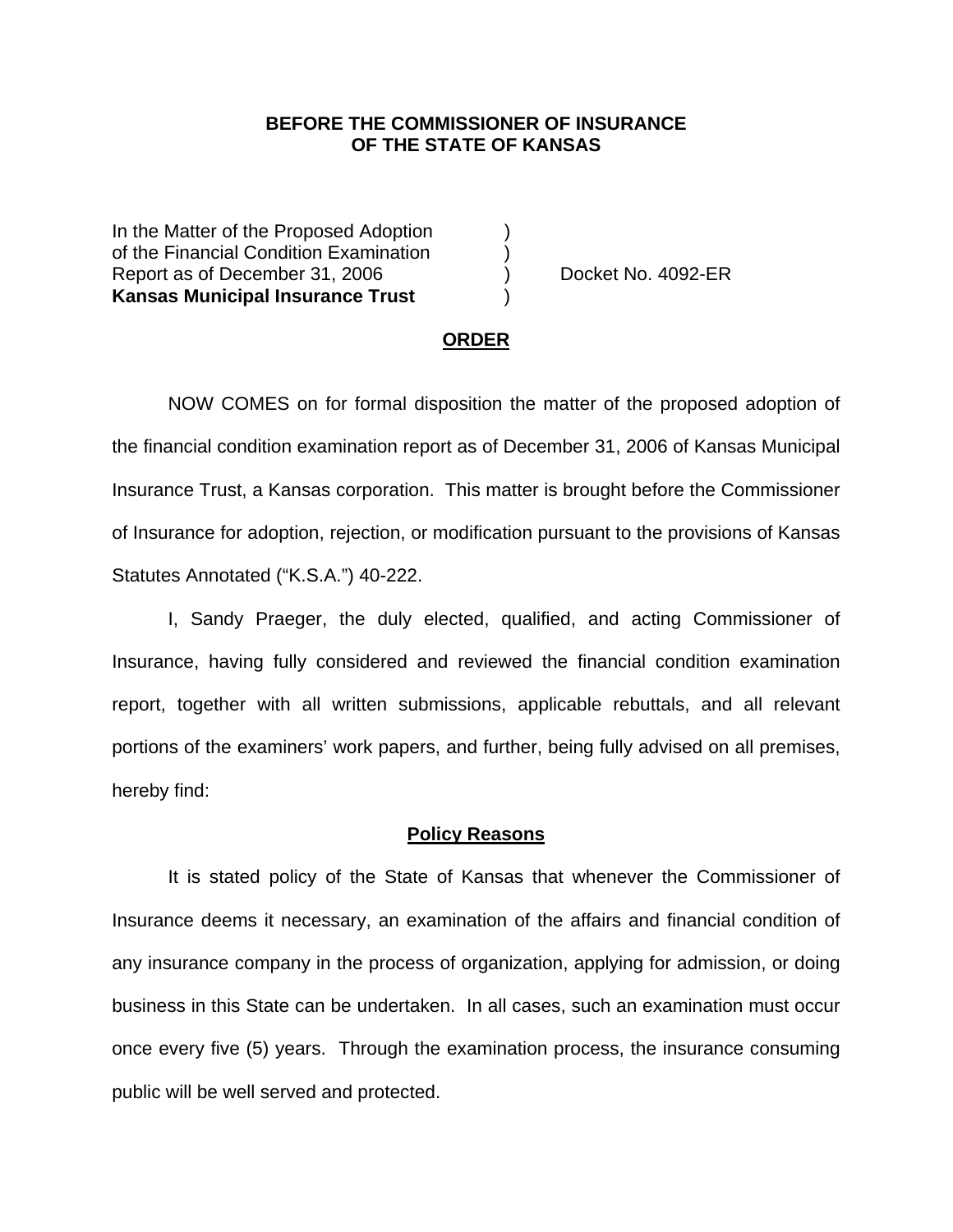#### **Findings of Fact**

 1. The Commissioner of Insurance has jurisdiction over this matter pursuant to K.S.A. 40-222.

 2. An examination of Kansas Municipal Insurance Trust was undertaken by the Kansas Insurance Department and was completed on April 4, 2008.

 3. The examiner-in-charge tendered and filed with the Kansas Insurance Department a verified written report of the examination within thirty (30) days following completion of the examination, to wit; April 18, 2008.

 4. Following receipt of the verified report, the Kansas Insurance Department transmitted the report to Kansas Municipal Insurance Trust on January 7, 2010, with a duly executed notice advising the company of its opportunity to prepare and submit to the Kansas Insurance Department a written submission or rebuttal with respect to any and all matters contained in the report. Kansas Municipal Insurance Trust was further advised that any written submission or rebuttal needed to be filed with the Kansas Insurance Department no later than thirty (30) days after receipt of the verified report.

 5. Kansas Municipal Insurance Trust filed a written acceptance of the verified report on January 28, 2010.

6. Based upon the written submission tendered by Kansas Municipal Insurance Trust, the company took no exceptions to matters contained in the verified report.

 7. Within thirty (30) days of the end of the time period allowed for written submission or rebuttal, the Commissioner of Insurance fully reviewed the report, together with all written submissions and rebuttals provided by Kansas Municipal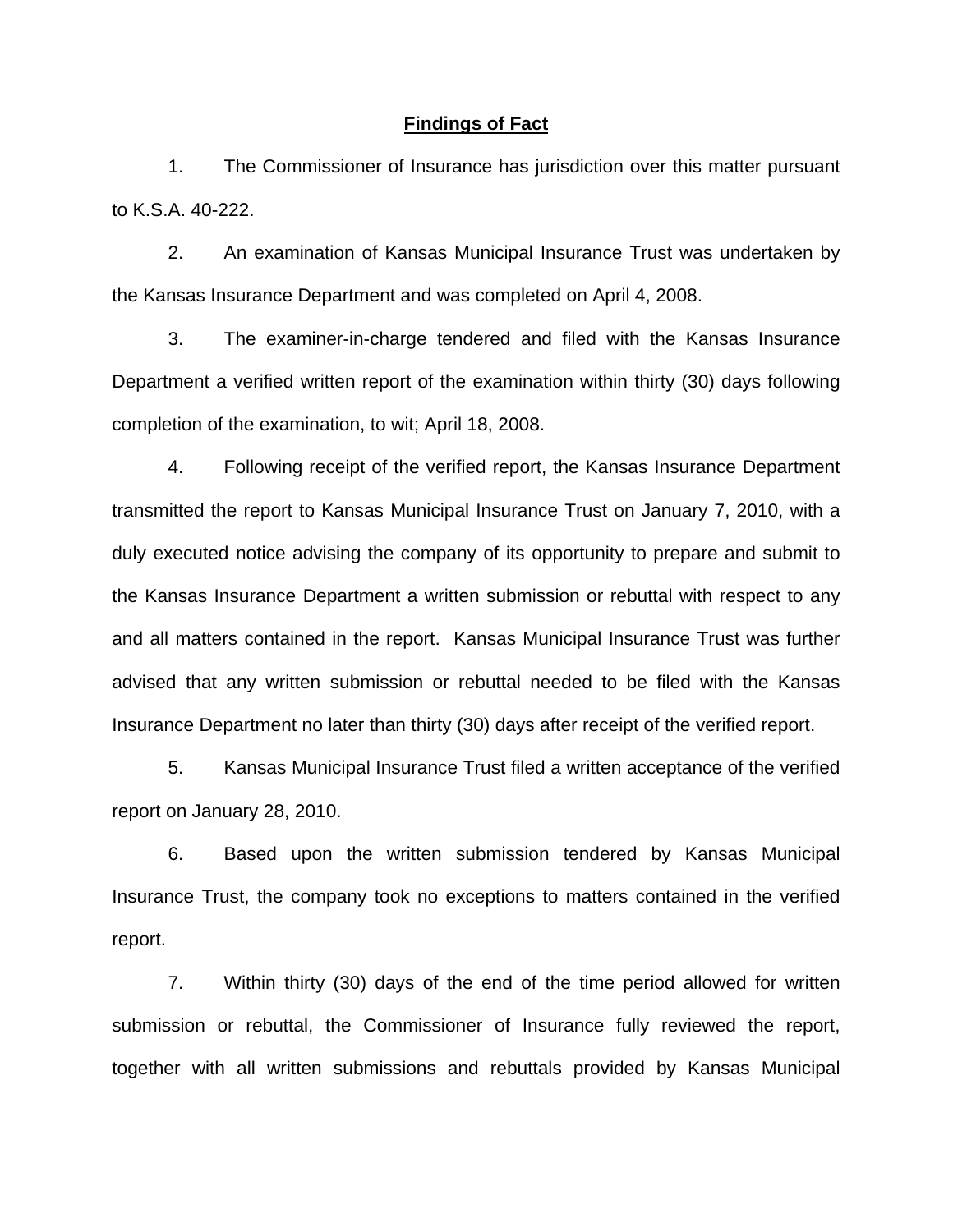Insurance Trust. The Commissioner of Insurance further reviewed all relevant workpapers.

 8. No other written submissions or rebuttals were submitted by Kansas Municipal Insurance Trust.

# **Conclusion of Law**

9. K.S.A. 40-222(k)(2) provides:

"Within 30 days of the end of the period allowed for the receipt of written submissions or rebuttals, the commissioner shall fully consider and review the report, together with any written submissions or rebuttals and any relevant portions of the examiners workpapers and enter an order:

- (A) Adopting the examination report as filed or with modification or corrections. If the examination report reveals that the company is operating in violation of any law, regulation or prior order of the commissioner, the commissioner may order the company to take any action the commissioner considers necessary and appropriate to cure such violations; or
- (B) rejecting the examination report with directions to the examiners to reopen the examination for purposes of obtaining additional data, documentation or information, and refiling pursuant to subsection (k); or
- (C) call and conduct a fact-finding hearing in accordance with K.S.A. 40- 281 and amendments thereto for purposes of obtaining additional documentation, data, information and testimony."
- 10. Based upon the Findings of Fact enumerated in paragraphs #1 through #8

above, the financial condition examination report as of December 31, 2006 of Kansas

Municipal Insurance Trust should be adopted.

## **IT IS THEREFORE, BY THE COMMISSIONER OF INSURANCE, ORDERED THAT:**

1. The financial condition examination report as of December 31, 2006 of

Kansas Municipal Insurance Trust, hereby is adopted.